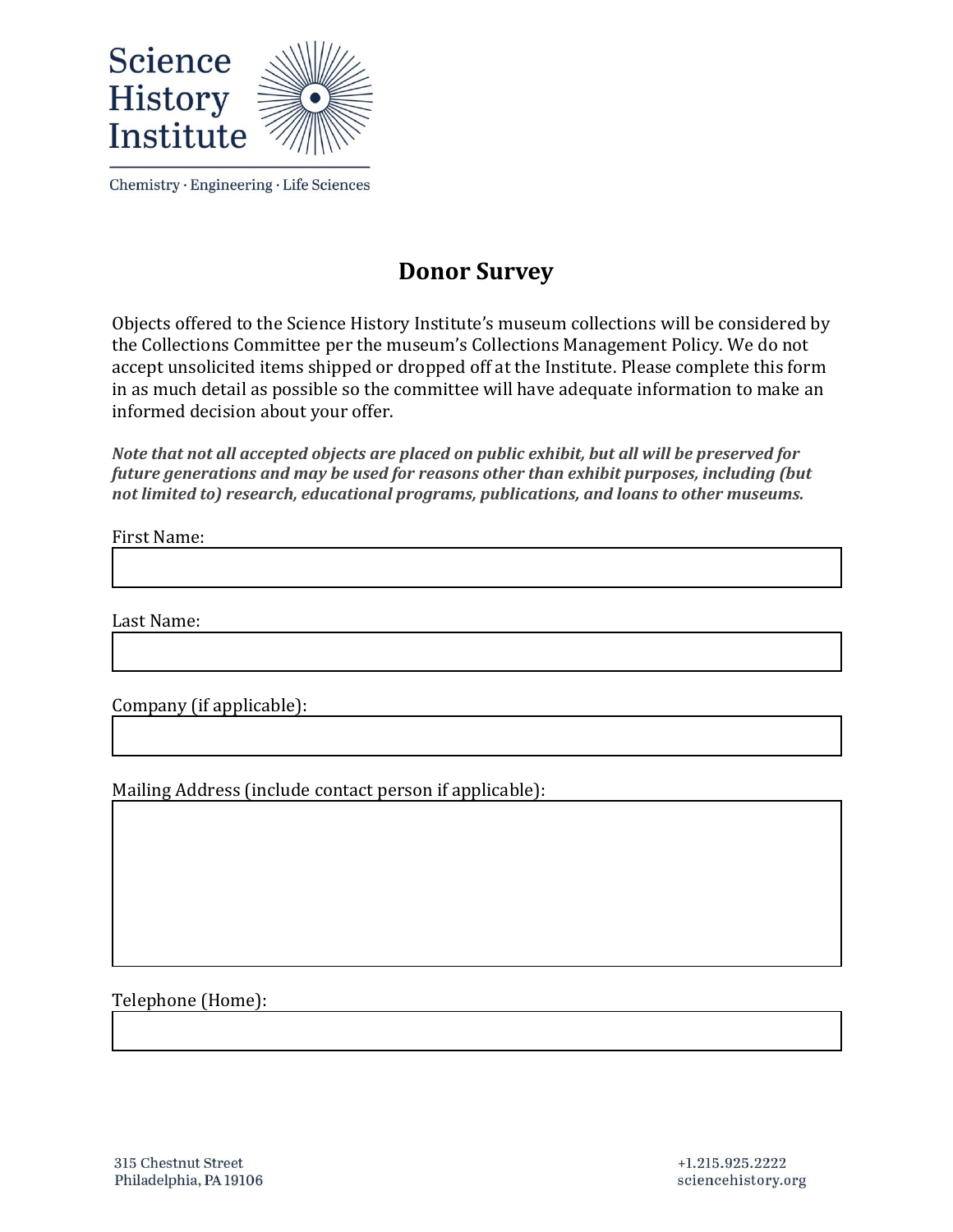

Telephone (Cell):

Email:

Are you the legal owner of the item(s) being offered? If not, who is?:

Item Description (Please describe the objects in detail you want to donate. Be specific and include color, material, physical characteristics, date, dimensions, weight, and condition of each item. For condition, please describe any chips, missing parts, tears, stains or other damage to the object.):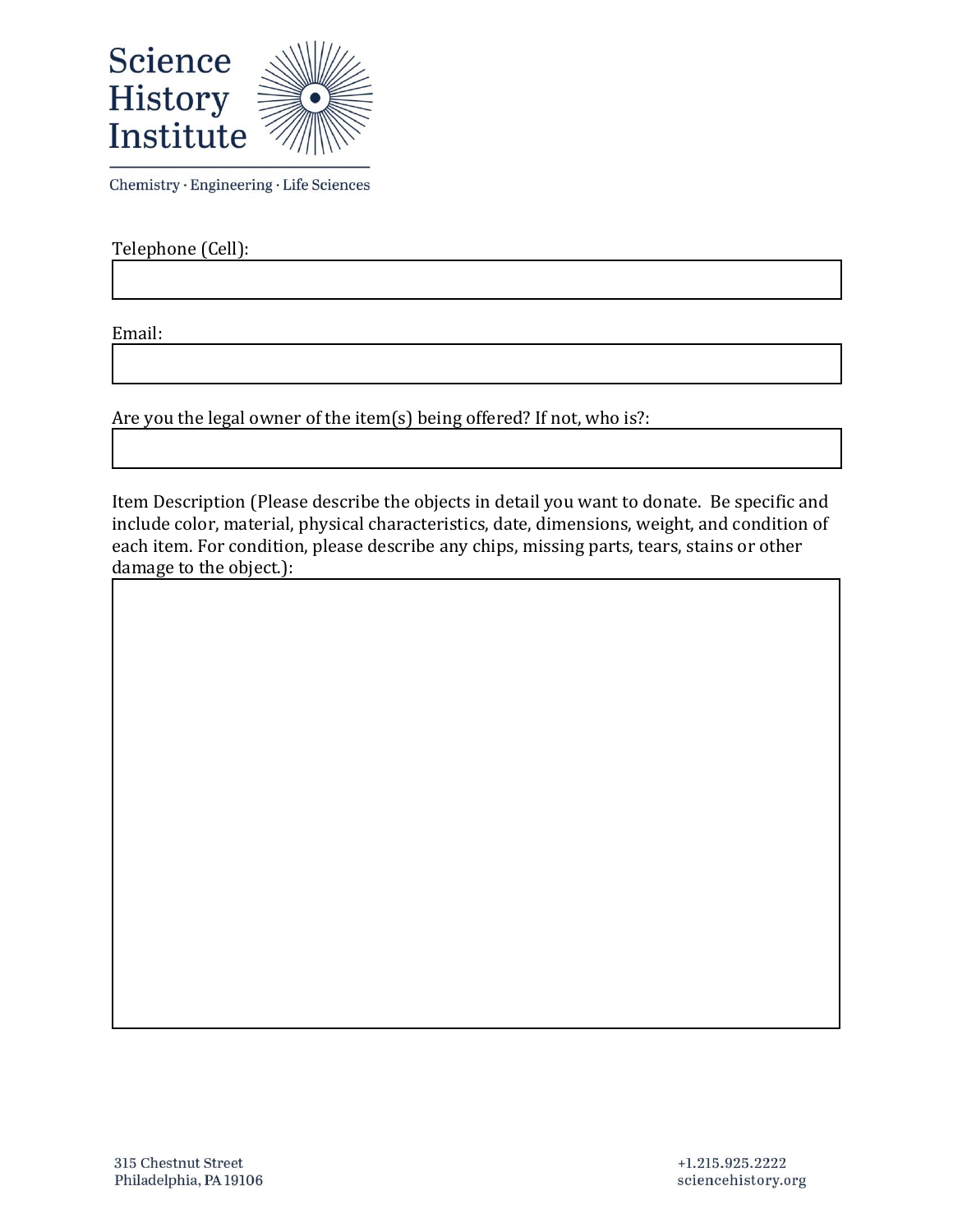

Provenance (Write what you know about the items: where / when / why / how the items were acquired and used; previous owners' names; relationship between owners; and most importantly, any personal stories about the items.):

## Where are the items currently located?

Other Documentation Materials (What photographs or other documentation do you have or know of, that refers to any of the items you wish to donate?)

*Note that you will be responsible for shipping costs to the Science History Institute for all the objects you would like to donate.*

Upon review, the collections committee may decide that the objects should be reviewed by our other departments for items that more closely relate to the library, archival or oral history collections.

Please send this form, photos and any copies of documents related to the object to: Science History Institute, ATTN: Collections Manager, 315 Chestnut Street, Philadelphia, PA 19106, or email [artifacts@sciencehistory.org.](mailto:artifacts@sciencehistory.org)